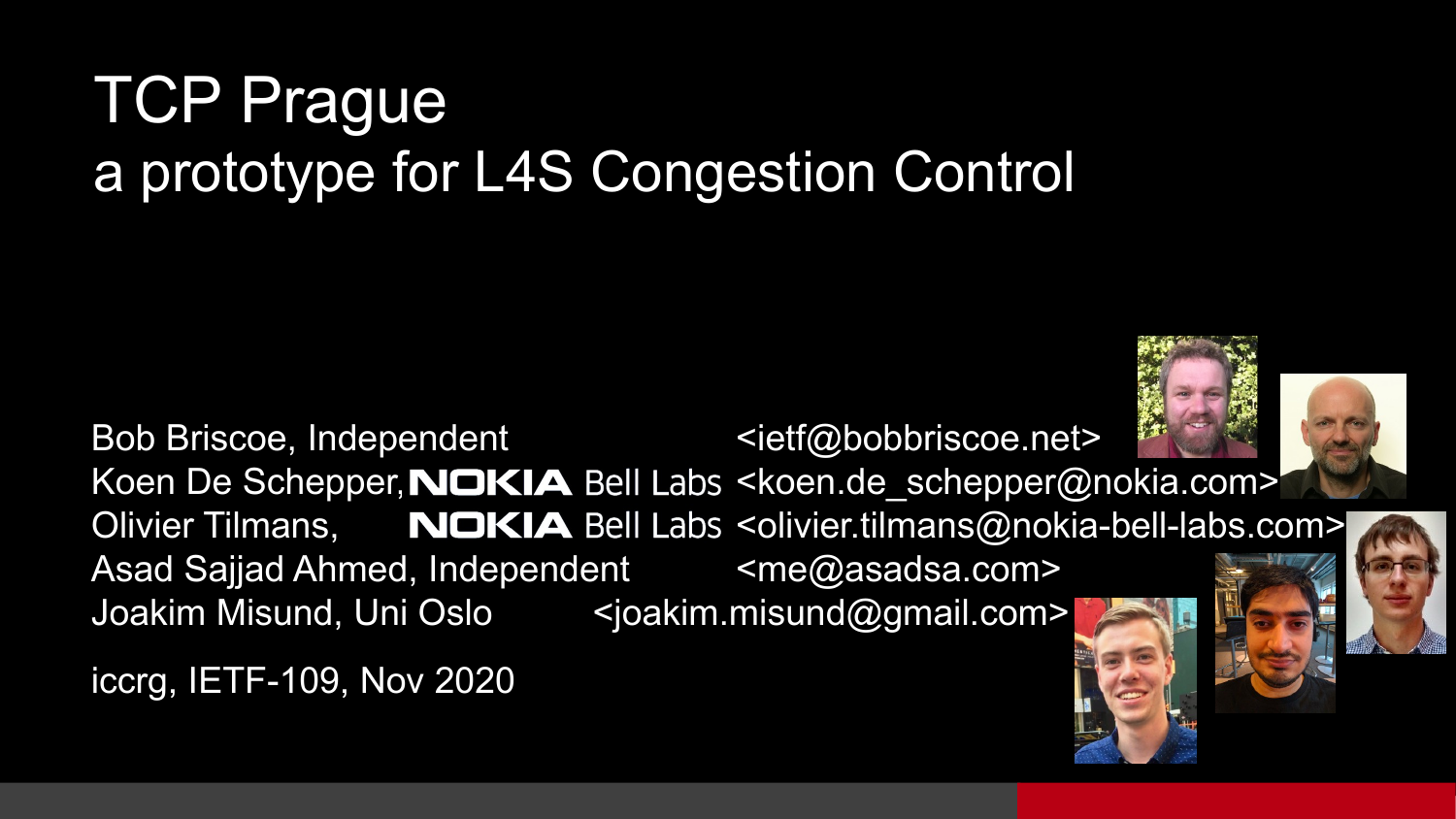## Invitation to collaborate

- In all the early work on L4S, DCTCP in v3.19 Linux gave ultra-low delay
- For 3 years L4S team was focused on AQM products (& CC safety aspects)
	- while, with later kernels, DCTCP was no longer performing
- Prague git repo now tracks the current kernel with performance restored
	- Updating involved tracing interrelated problems between the kernel and the DCTCP module
- $\cdot$  Time for a relaunch
	- TCP Prague & AccECN codebase now usable for others to build on
	- Deployments of network part pending codepoint assignment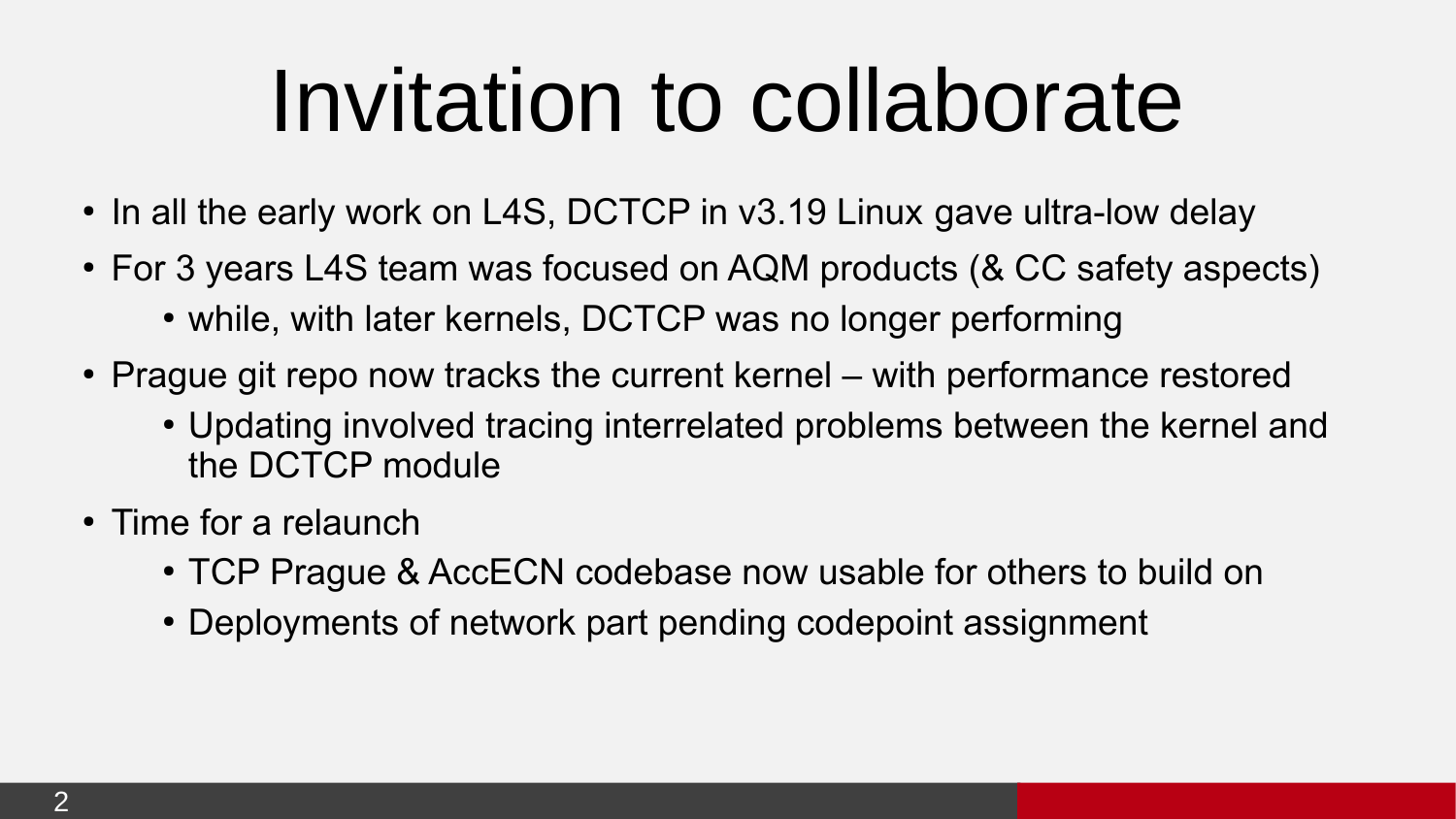### Brief DCTCP tutorial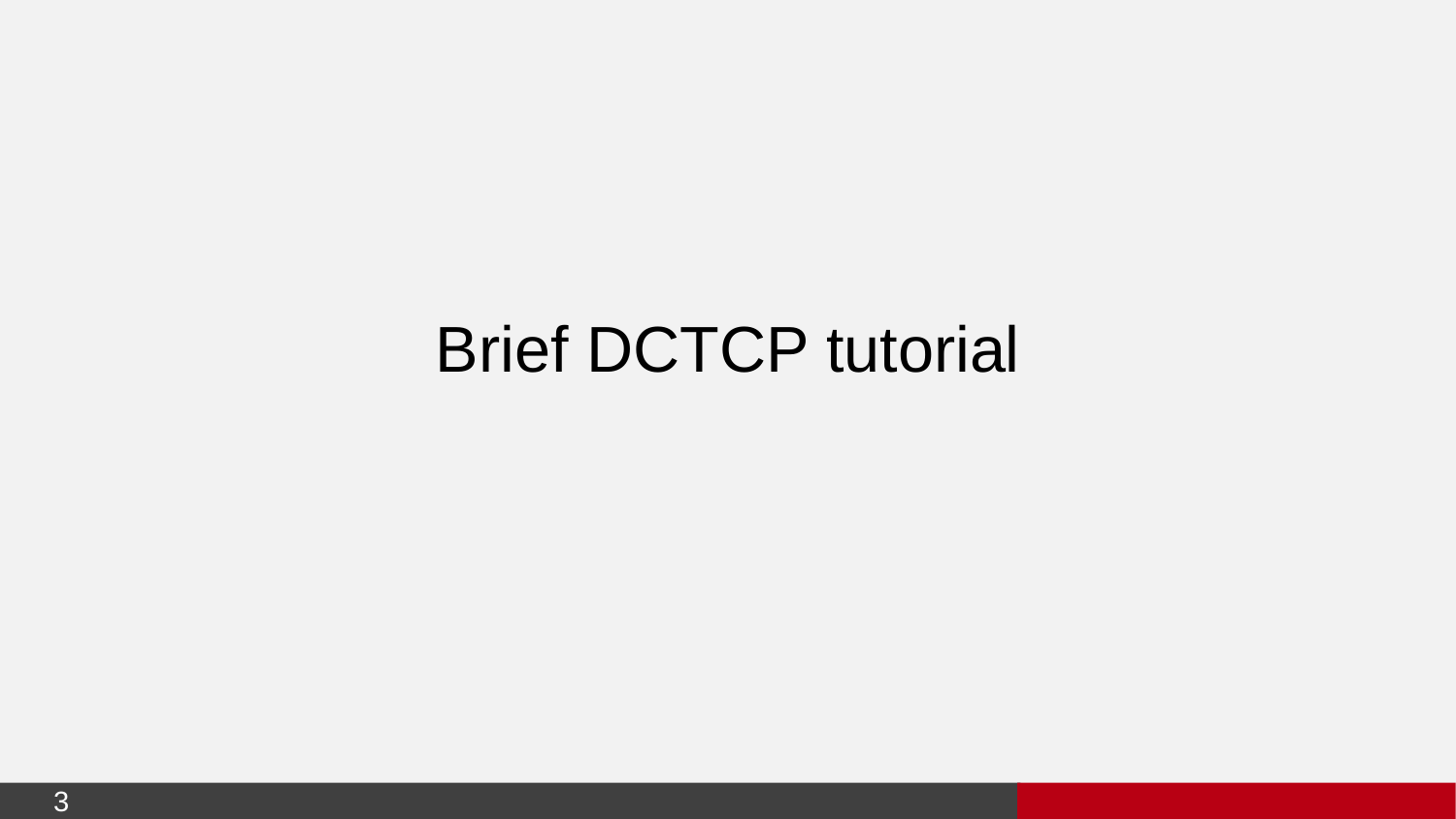## Smoothing Congestion Signals

- Classic AQMs filter out queue fluctuations to avoid unnecessary drops
- DCTCP uses ECN so it can shift responsibility for smoothing from AQM to sender
- Smoothing adds the following feedback delay:

|                  | <b>Bottleneck AQM</b>             | Sender CC                                   |
|------------------|-----------------------------------|---------------------------------------------|
| <b>Classic</b>   | 100 to 200 ms<br>(worst-case RTT) |                                             |
| L <sub>4</sub> S |                                   | 0 to RTT timescale<br>(each flow's own RTT) |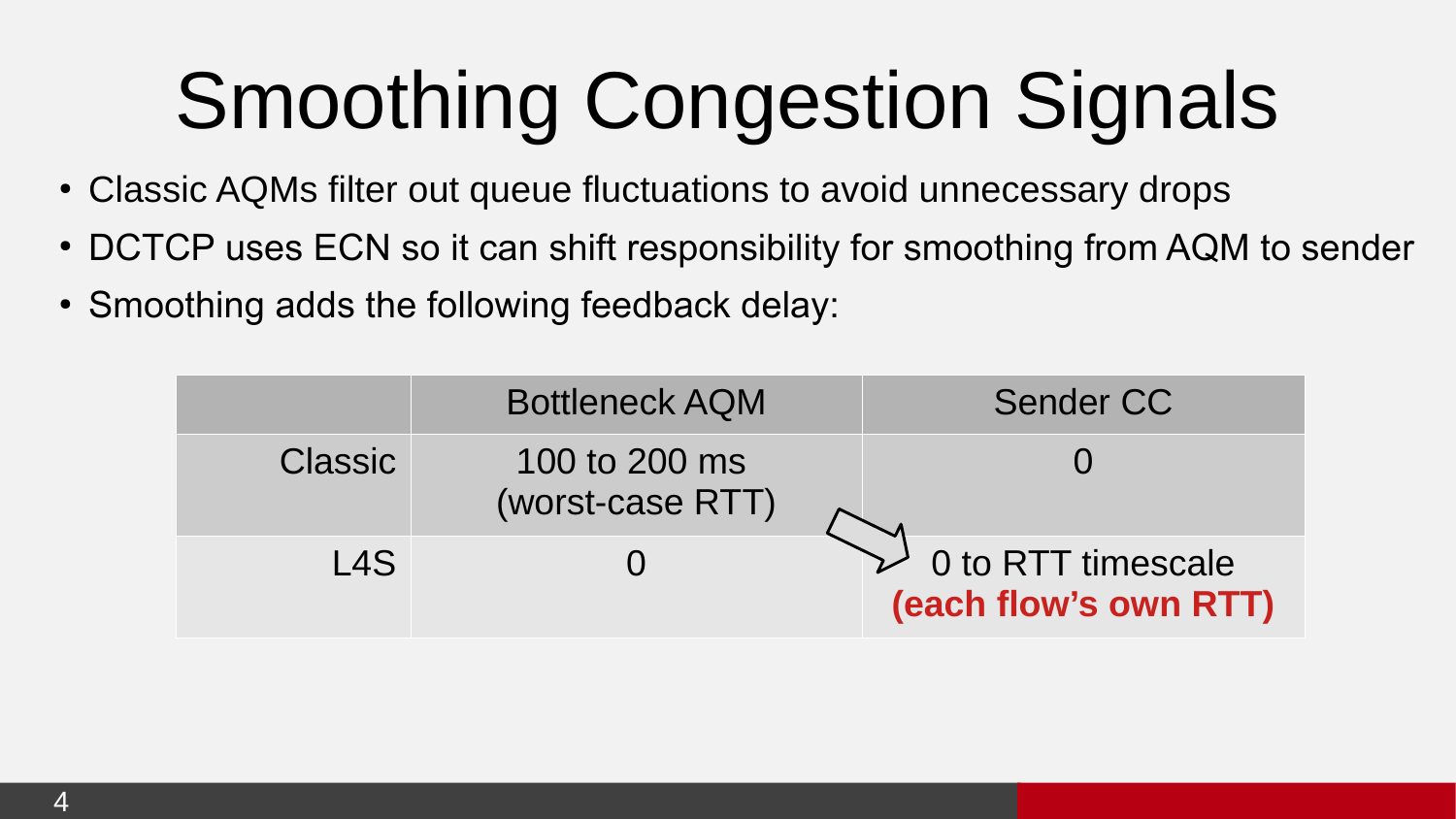## Smoothing Congestion Signals

- Classic AQMs filter out queue fluctuations to avoid unnecessary drops
- DCTCP uses ECN so it can shift responsibility for smoothing from AQM to sender
- Smoothing adds the following feedback delay:

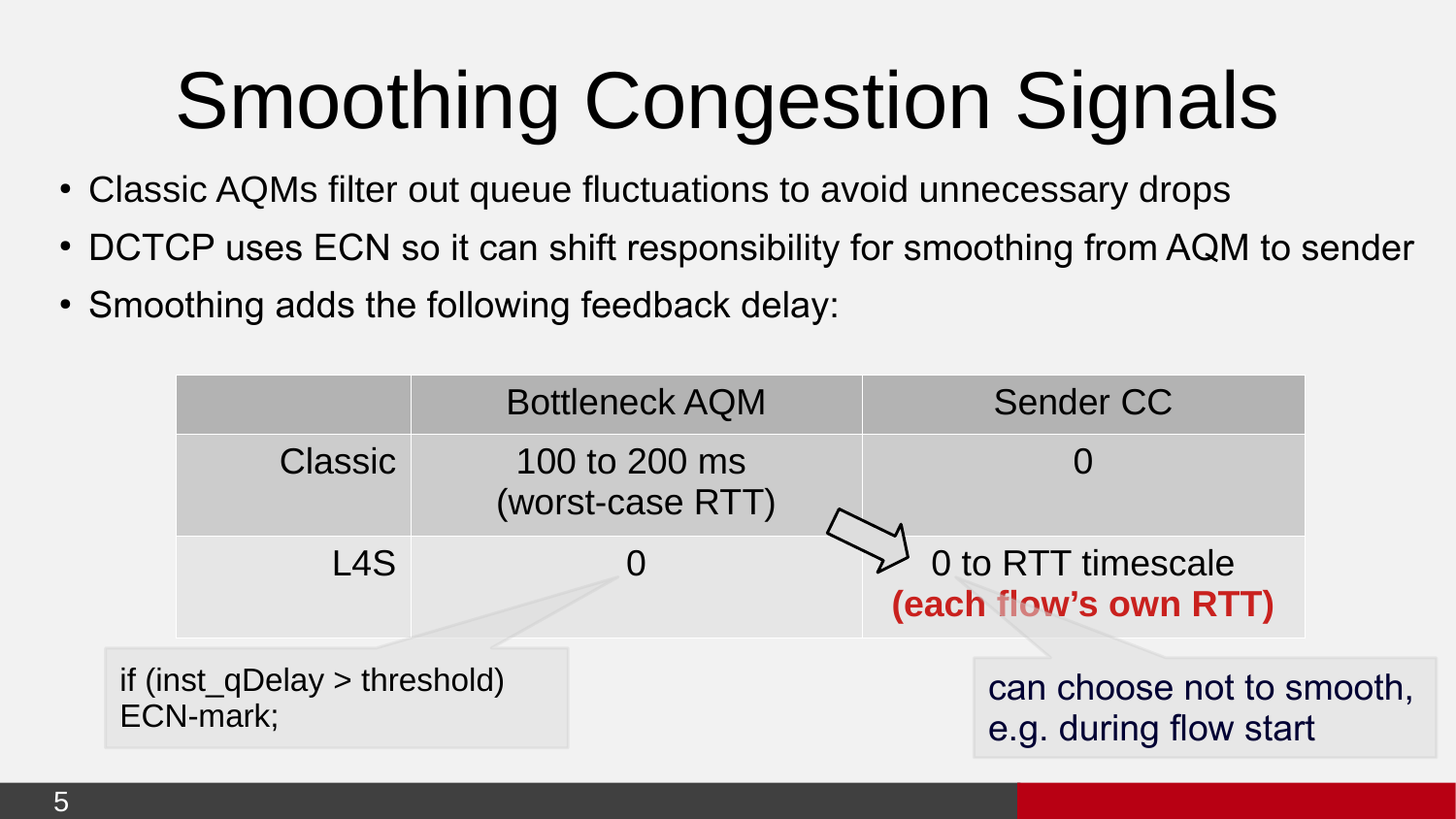### DCTCP Sender: Differences from Reno

- Congestion window reduction depends on extent of congestion
	- not just existence
- Maintain fraction  $(F)$  of marked pkts, then EWMA  $(\alpha)$  of  $F$

Each RTT: 
$$
F = \frac{no \cdot of \text{ marked } ACKs}{total \text{ no. of } ACKs}
$$

 $\alpha \leftarrow gF + (1-g)\alpha$ where  $g$  is gain  $[1/\frac{1}{16}]$ 

- Congestion window (*W*) reduction: *αW*/2
- Compared to Reno: *W*/2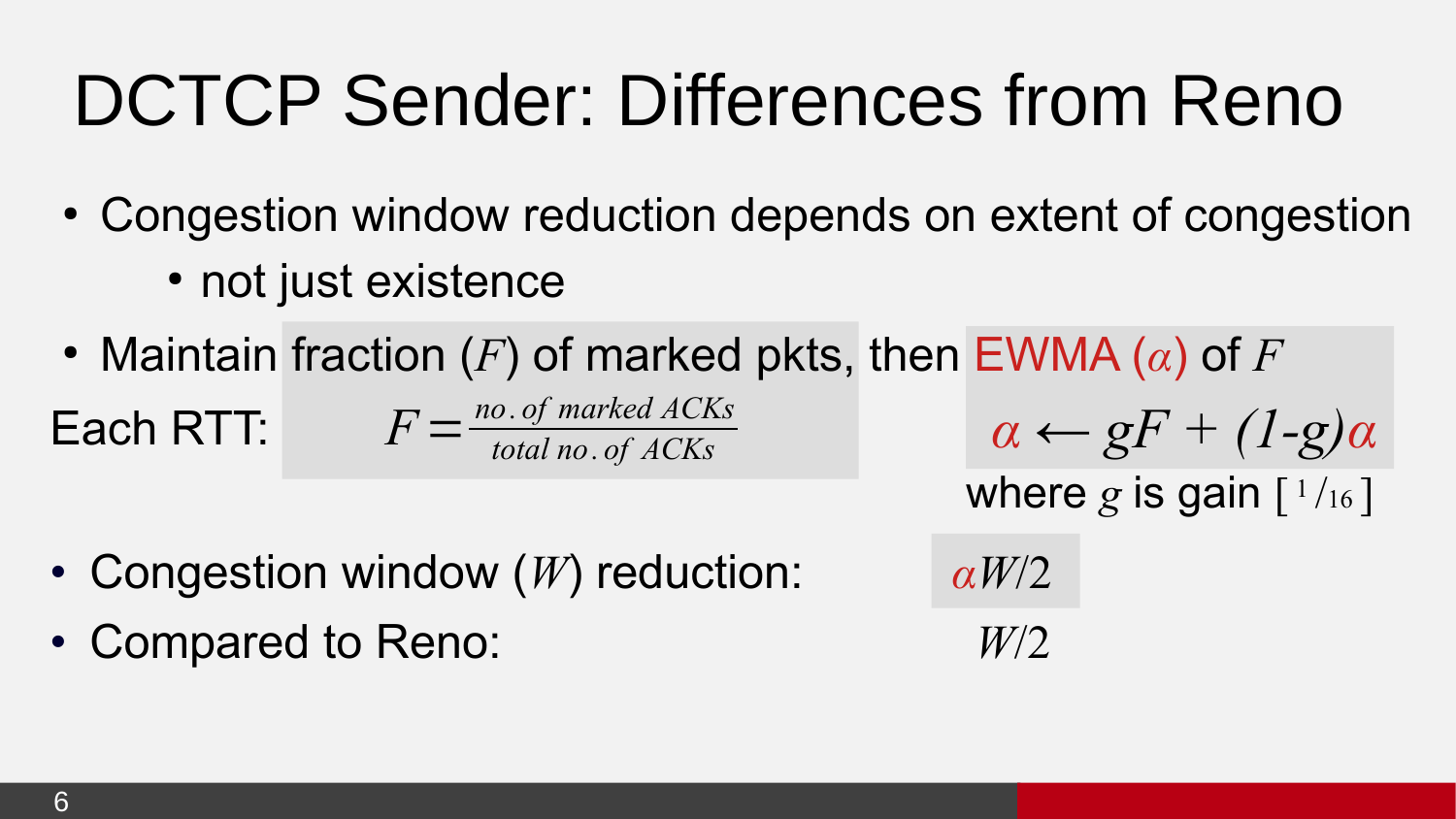## Headroom for short flows

- Short flows (and bursts) are effectively unresponsive
- The classic approach (incl. BBR) is for short flows to burst into the buffer
- Long-running DCTCP senders leave headroom for the recent level of short flows and bursts
	- which they learn by maintaining an  $EWMA \alpha$  of ECN feedback
- An ongoing trend of short flows fits in the headroom *below* the Q threshold
	- but occasional short flows can still queue *above* the threshold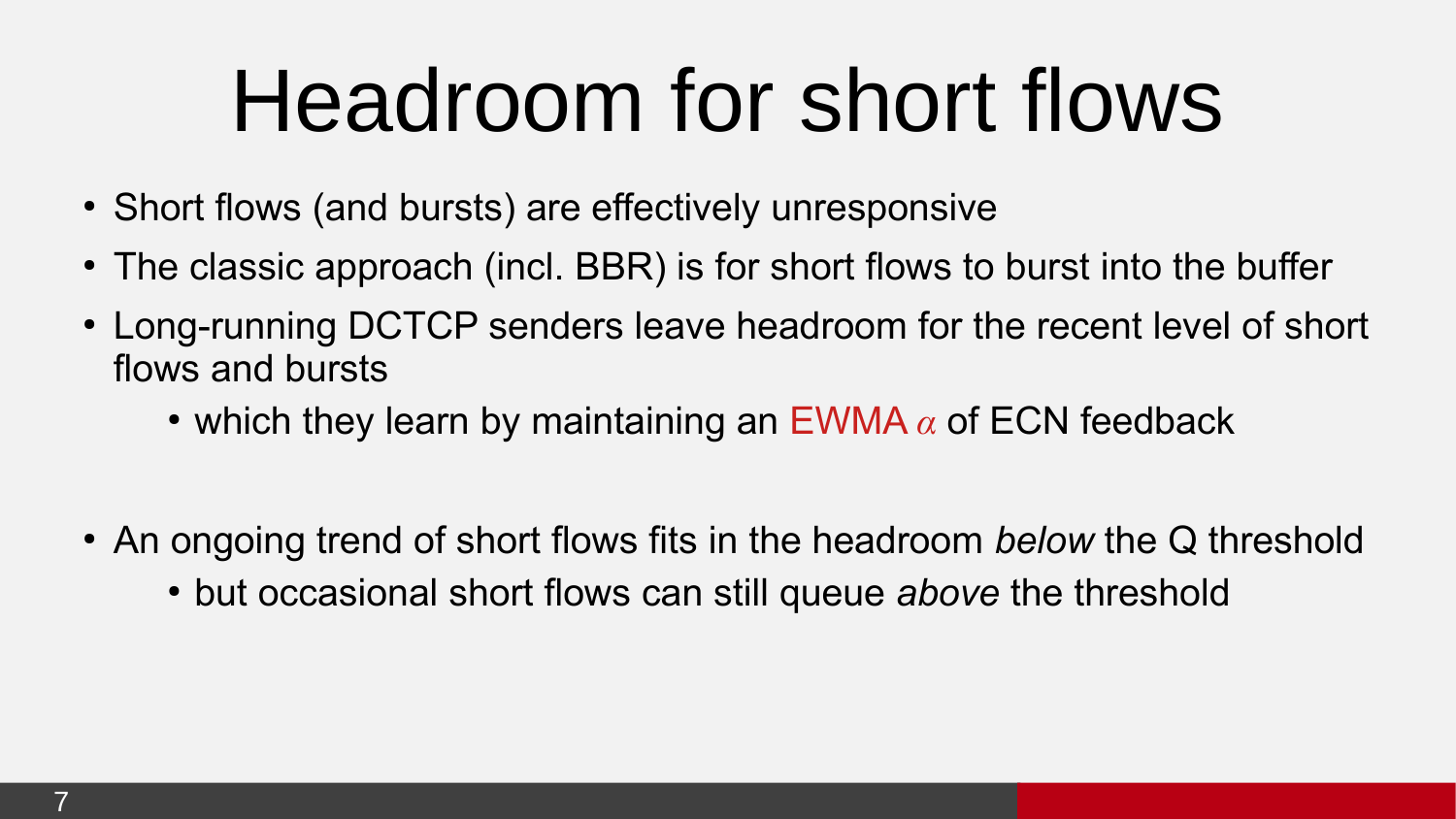### Prague Developments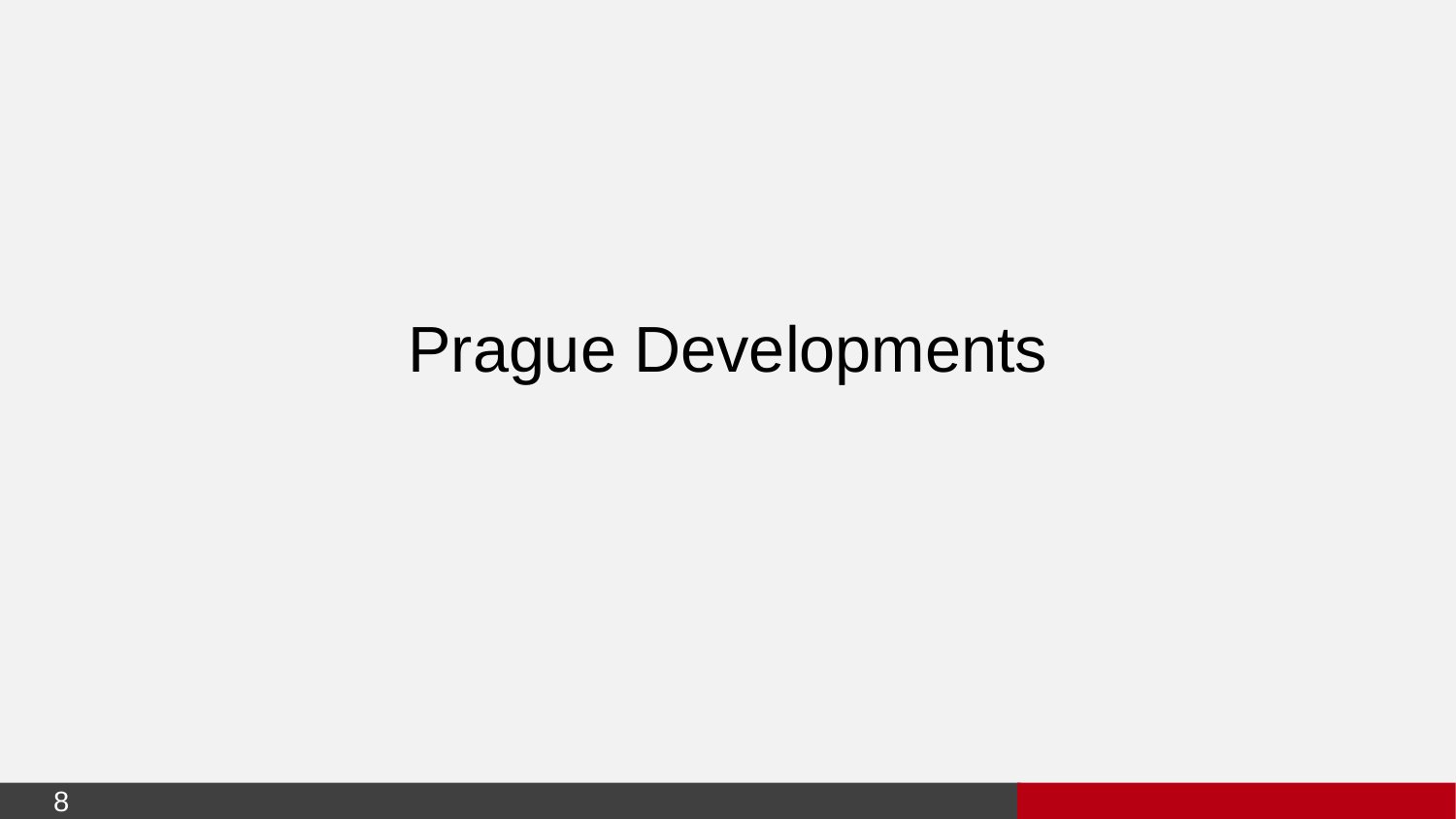### TCP Prague Linux Reference Code: Status (Nov'20)

| Linux code:                                           | none | none (simulated) | research private |                   |                                    | research opened   L4Steam git | <b>Linux RFC</b> | <b>Linux mainline</b> |
|-------------------------------------------------------|------|------------------|------------------|-------------------|------------------------------------|-------------------------------|------------------|-----------------------|
| <b>Requirements</b>                                   |      |                  | base TCP         |                   | <b>TCP Prague</b>                  |                               |                  |                       |
| L4S-ECN Packet Identification: ECT(1)                 |      |                  |                  |                   | mandatory                          |                               |                  |                       |
| <b>Accurate ECN TCP feedback</b>                      |      |                  |                  | sysctl option     | mandatory                          |                               |                  |                       |
| Reno-friendly on loss                                 |      |                  |                  |                   | inherent                           |                               |                  |                       |
| Reno-friendly if classic ECN bottleneck               |      |                  |                  |                   | default off $\rightarrow$ on later |                               |                  |                       |
| Reduce RTT dependence (low RTT dominance)             |      |                  |                  |                   | default on                         |                               |                  |                       |
| Scale down to fractional window                       |      |                  | research git     |                   | research git                       |                               |                  |                       |
| Detecting loss in units of time                       |      |                  |                  | default RACK      | default RACK                       |                               |                  |                       |
| <b>Performance Improvements</b>                       |      |                  |                  |                   |                                    |                               |                  |                       |
| <b>ECN-capable TCP control packets</b>                |      |                  |                  | module option off | default off $\rightarrow$ on later |                               |                  |                       |
| <b>Faster flow start</b>                              |      |                  | research git     |                   | research git                       |                               |                  |                       |
| <b>Faster than additive increase</b>                  |      |                  |                  |                   | in progress                        |                               |                  |                       |
| Continuous additive increase                          |      |                  |                  |                   | default on                         |                               |                  |                       |
| Reduce RTT dependence (high RTT weakness)             |      |                  |                  |                   | <b>Todo</b>                        |                               |                  |                       |
| Burst avoidance for TSO sizing & pacing (<1ms)        |      |                  |                  |                   | default                            |                               |                  |                       |
| Performance-bug fixes                                 |      |                  |                  |                   |                                    |                               |                  |                       |
| integer scaling & fractional carry (alpha, cwnd, etc) |      |                  |                  |                   | fixed                              |                               |                  |                       |
| <b>PRR</b> undershoot spike                           |      |                  |                  |                   | fixed                              |                               |                  |                       |
| 9                                                     |      |                  |                  |                   |                                    |                               |                  |                       |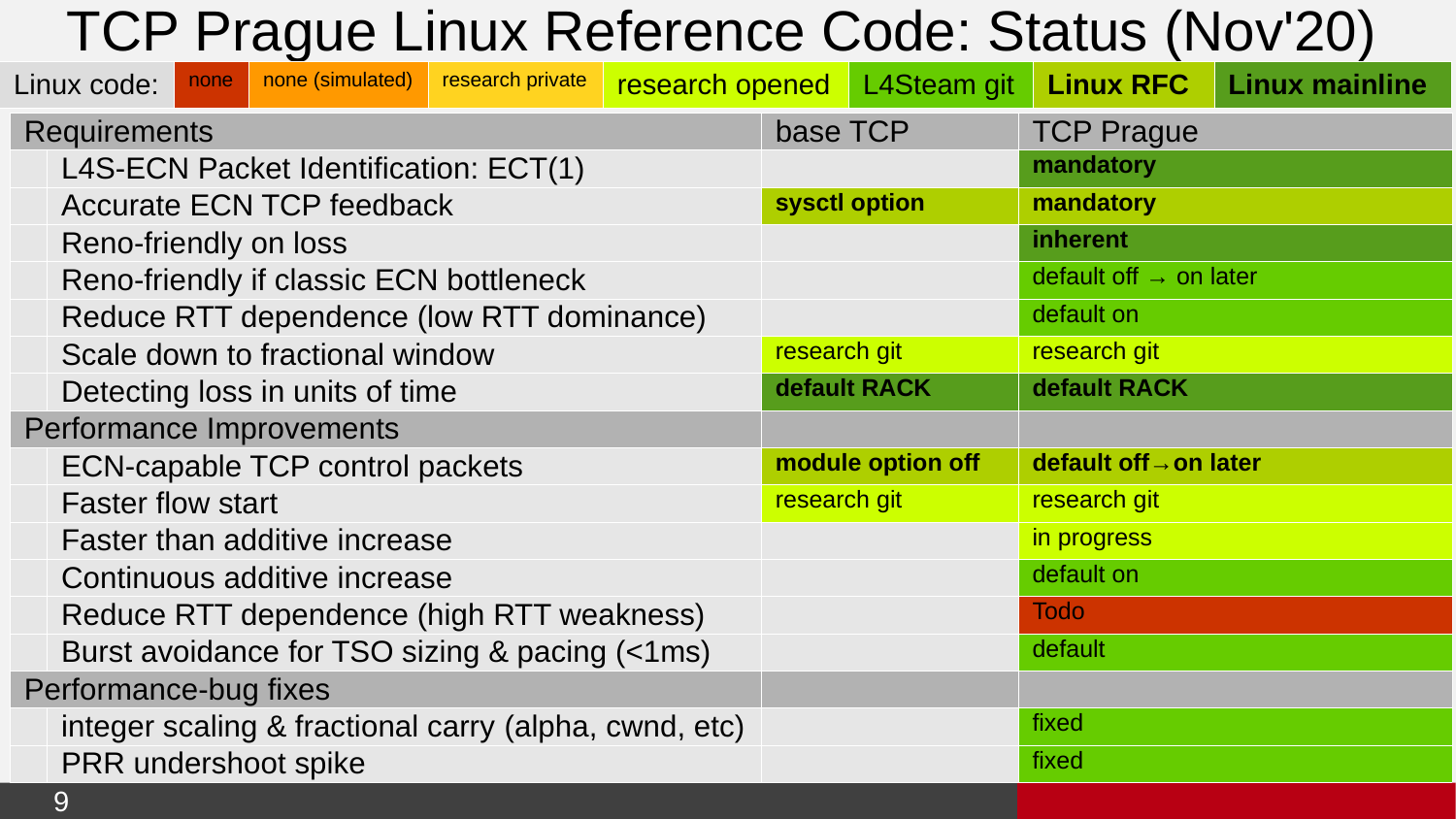# Prague Benefits today

• DCTCP on a STEP AQM • Prague on a STEP AQM



Adapted pacing / TSO and bug-fixed integer-roundings / PRR / partial-AI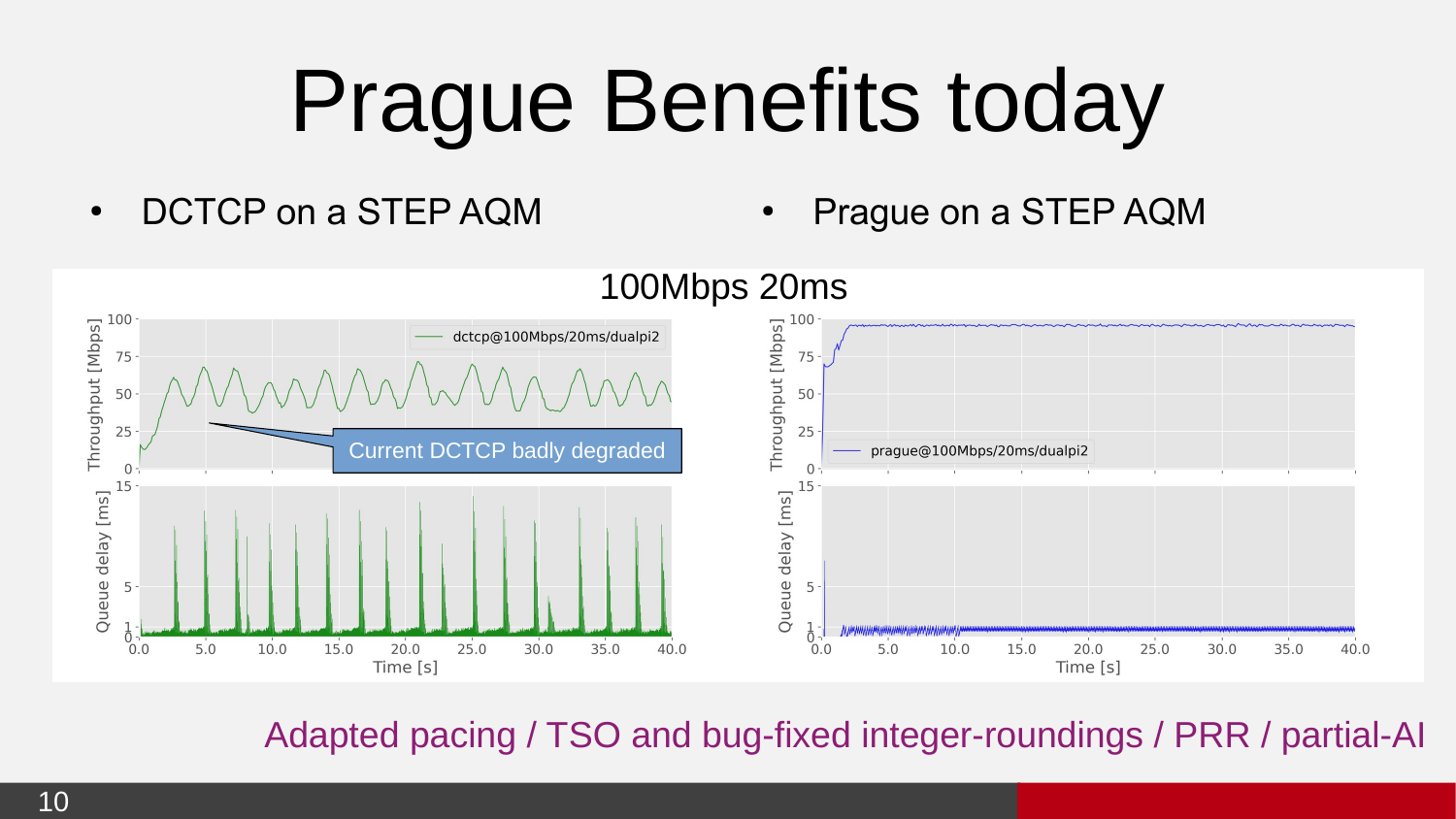### Smoother steady state additive increase

• With marks expected in every RTT, no time for additive increase

- Like Classic TCPs, DCTCP suppresses AI in the RTT after MD
	- Unnecessary variation, to force periods with no marking and more marking
	- Worse RTT dependence, as longer RTTs can't increase
- Prague increases on every ACK except on echoed ECN marks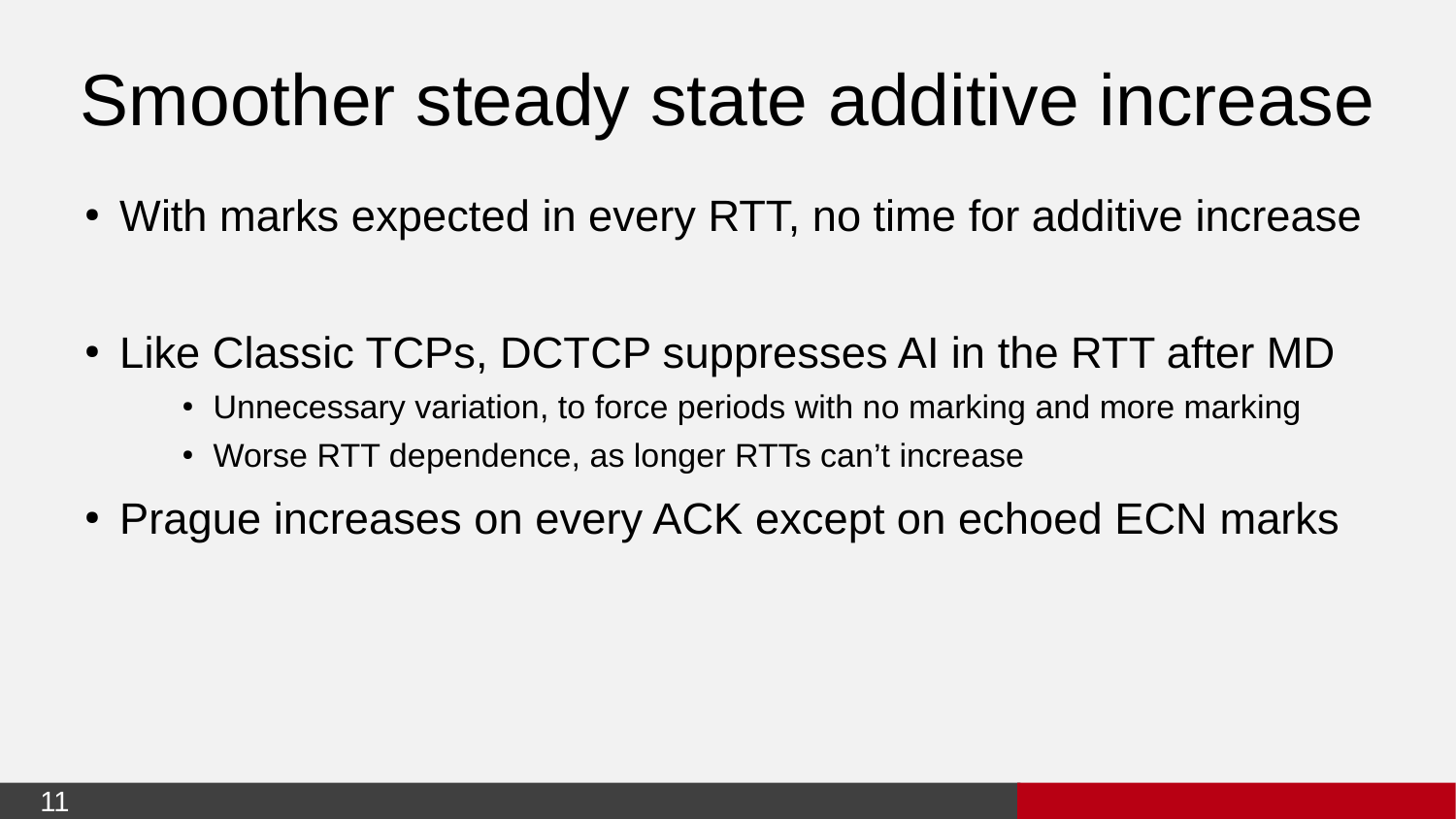# Prague Benefits today

- ECN-Cubic on a CoDel AQM Prague on a STEP AQM
	-



#### Smoother Throughput, smaller Queue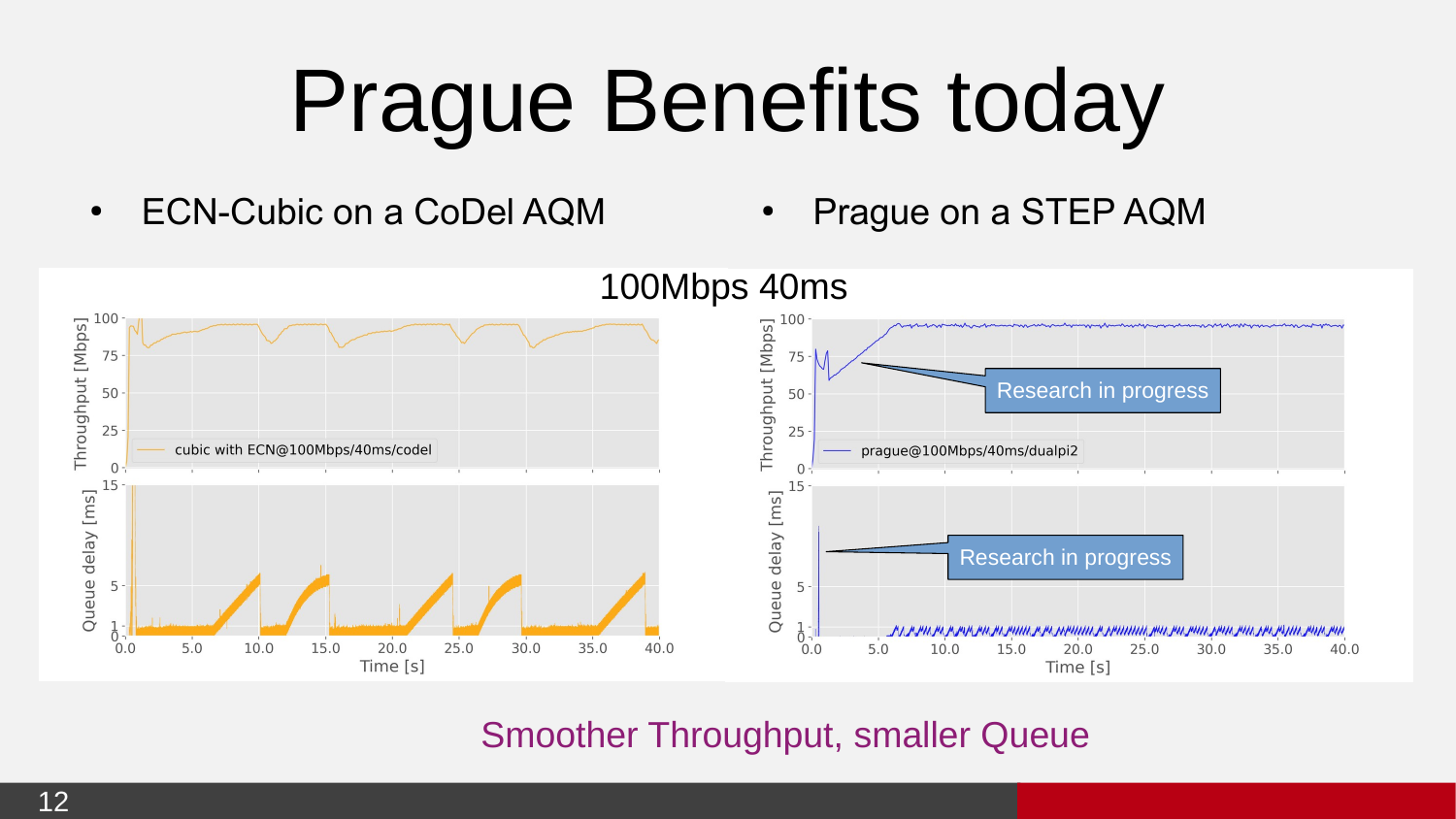# Prague Benefits today

### • Cubic on a CoDel AQM • Prague on a STEP AQM

#### 400Mbps 0.5, 1, 10, 30ms



#### Better RTT-independent fairness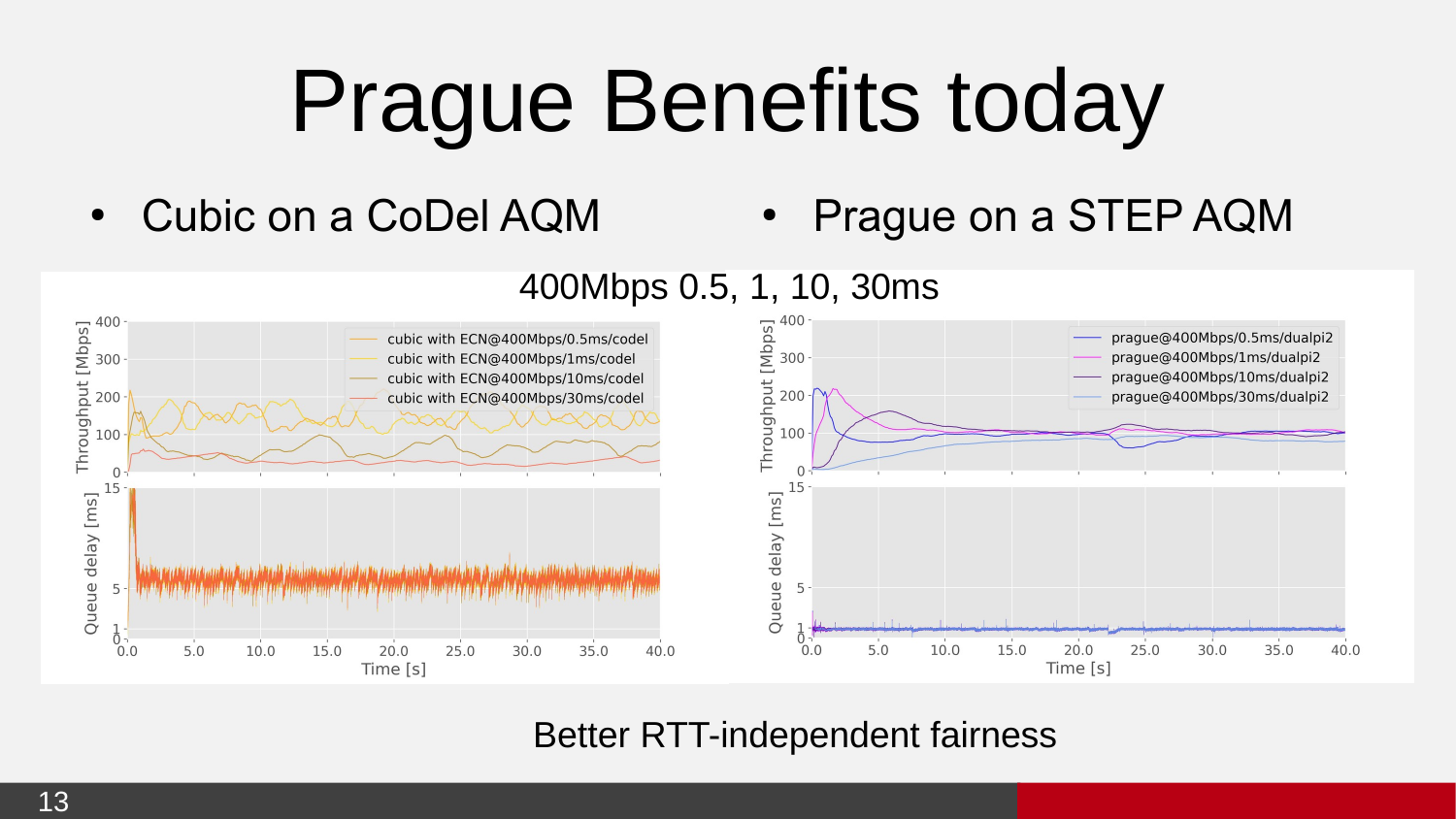### Invitation to collaborate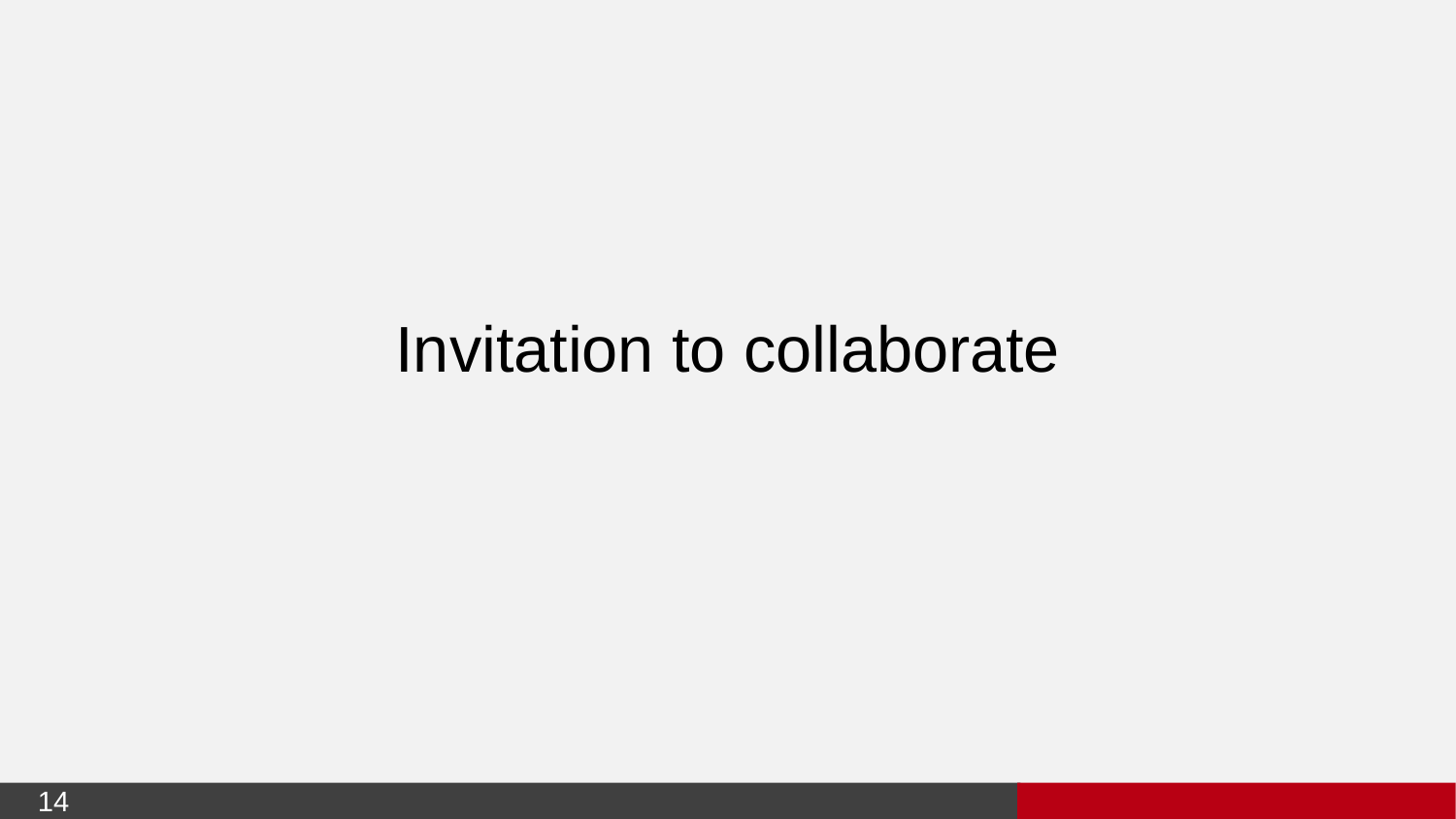# Research opportunities

- Congestion control exploiting high fidelity ECN markings
	- relevant beyond L4S
- Possible topics to work on:
	- As L4S moves from testbed to Internet
	- Both Pragmatic deployment facilitators and longer term research
		- Single-ended TCP deployment
		- Integration with BBR/Cubic instead of Reno
		- Improved flow startup
		- Faster tacking of available capacity, e.g. over 5G mmWave links
		- Improved detection of RFC 3168 marking behaviour
			- Distinguishing FIFO from FQ
		- Burstiness introduced by network (multiple access)
- What would a relaunch need to look like, for you to want to get involved?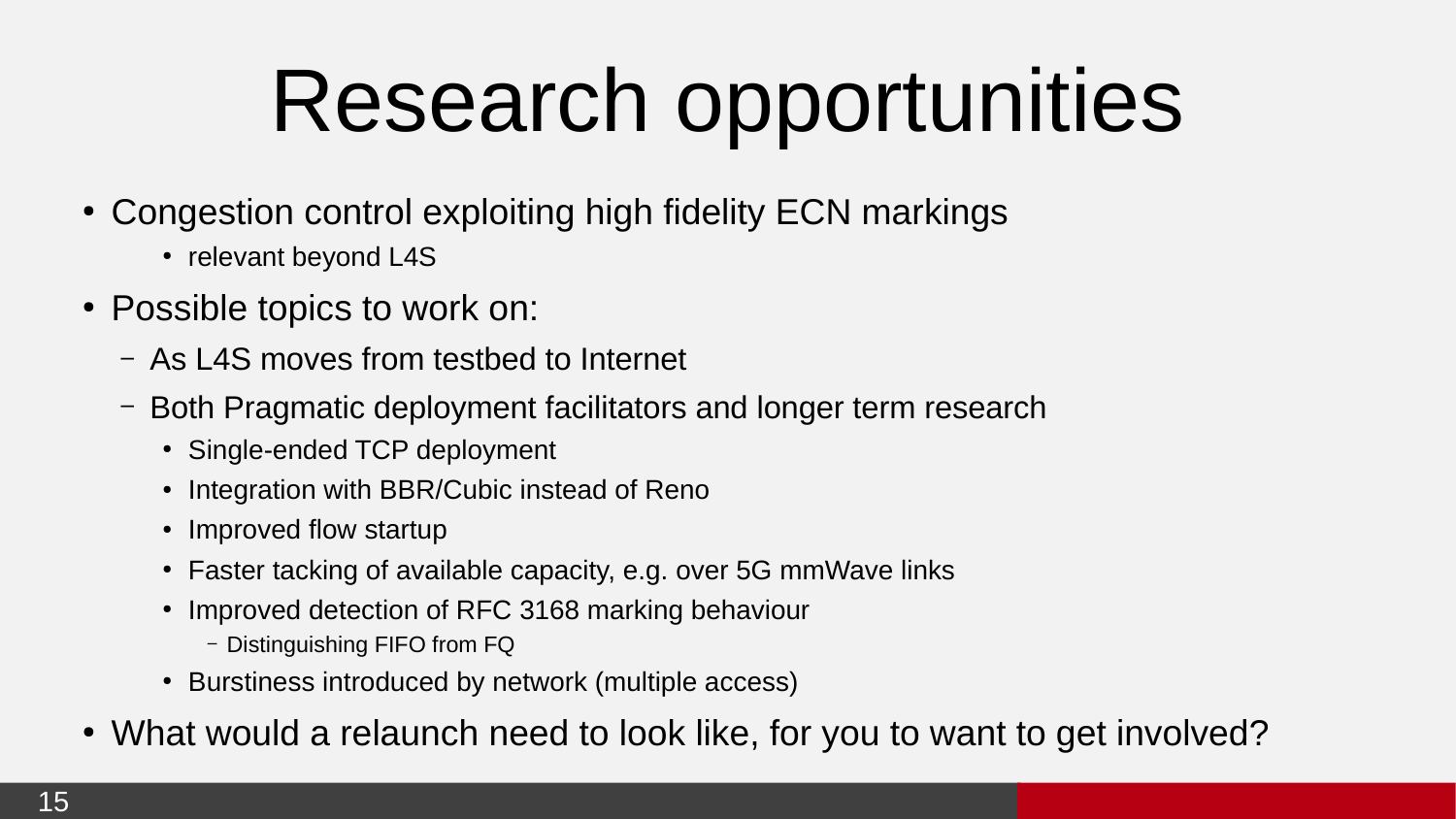# Evaluation and reproducibility

- Reference test-cases
	- RFC7928; draft-ietf-rmcat-eval-criteria?
- Common metrics
- Comparable visualizations
- Reusable tools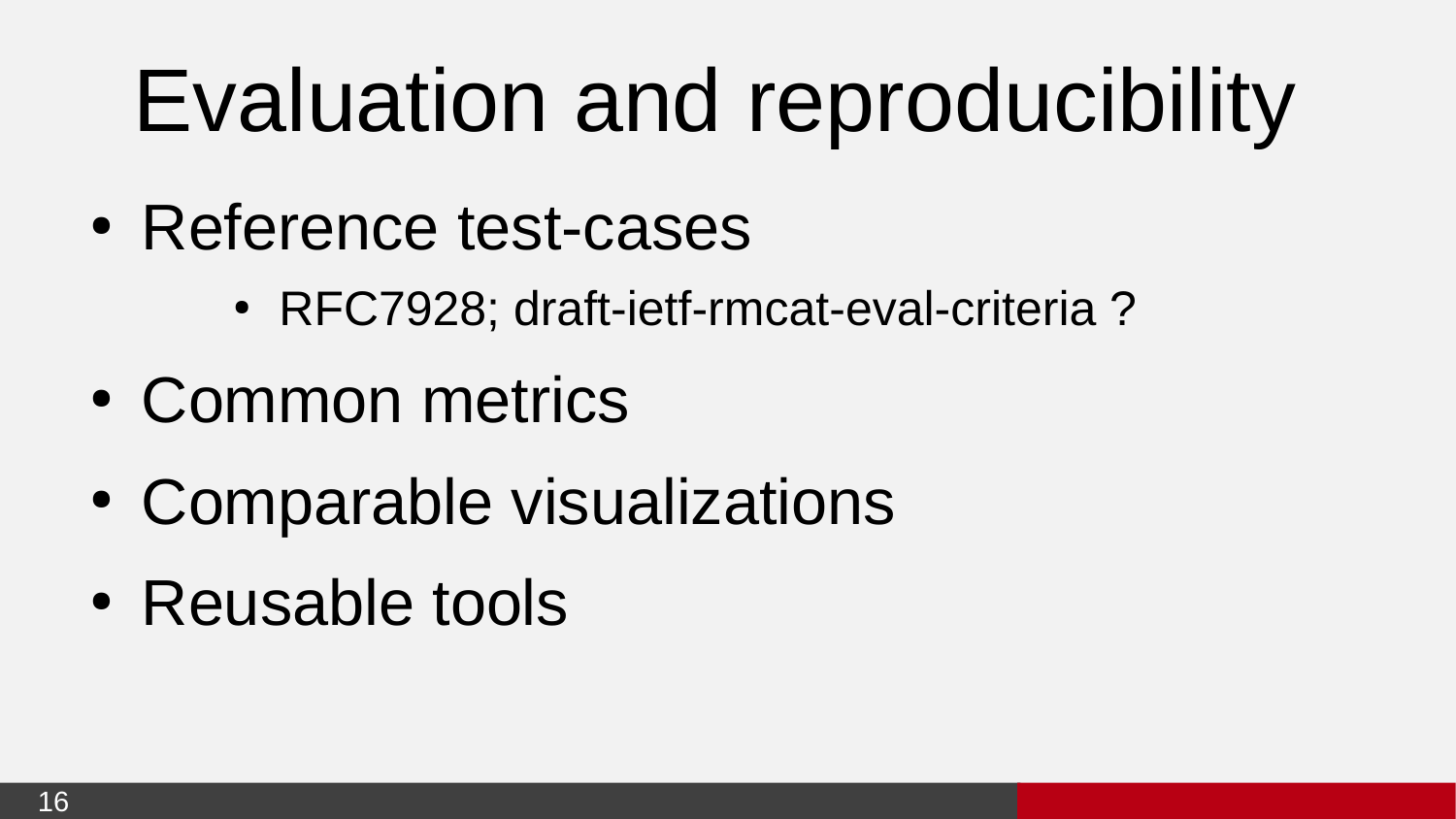## How to Get Started

- L4S landing page
	- <https://riteproject.eu/dctth/>
- TCP Prague mailing list
	- <https://www.ietf.org/mailman/listinfo/tcpprague>
- Open source code from L4S team
	- Linux kernel code, testbed scripts and GUI visualizer, Prague virtual machine, ...
	- <https://github.com/L4Steam>
	- <https://l4steam.github.io/>
- Pete Heist's L4S evaluation testbed scripts
	- <https://github.com/heistp/l4s-tests>and others
	- NYU Wireless fork for CloudLab-based deployment ([https://github.com/ffund/sce-l4s-bakeoff\)](https://github.com/ffund/sce-l4s-bakeoff)
- ns-3 simulation models (some in mainline, some out-of-tree)
	- Prague, AccECN, DualQ, FQ/CoDel/Cobalt/PIE with L4S support, scenario scripting
	- <https://www.nsnam.org/wiki/L4S-support>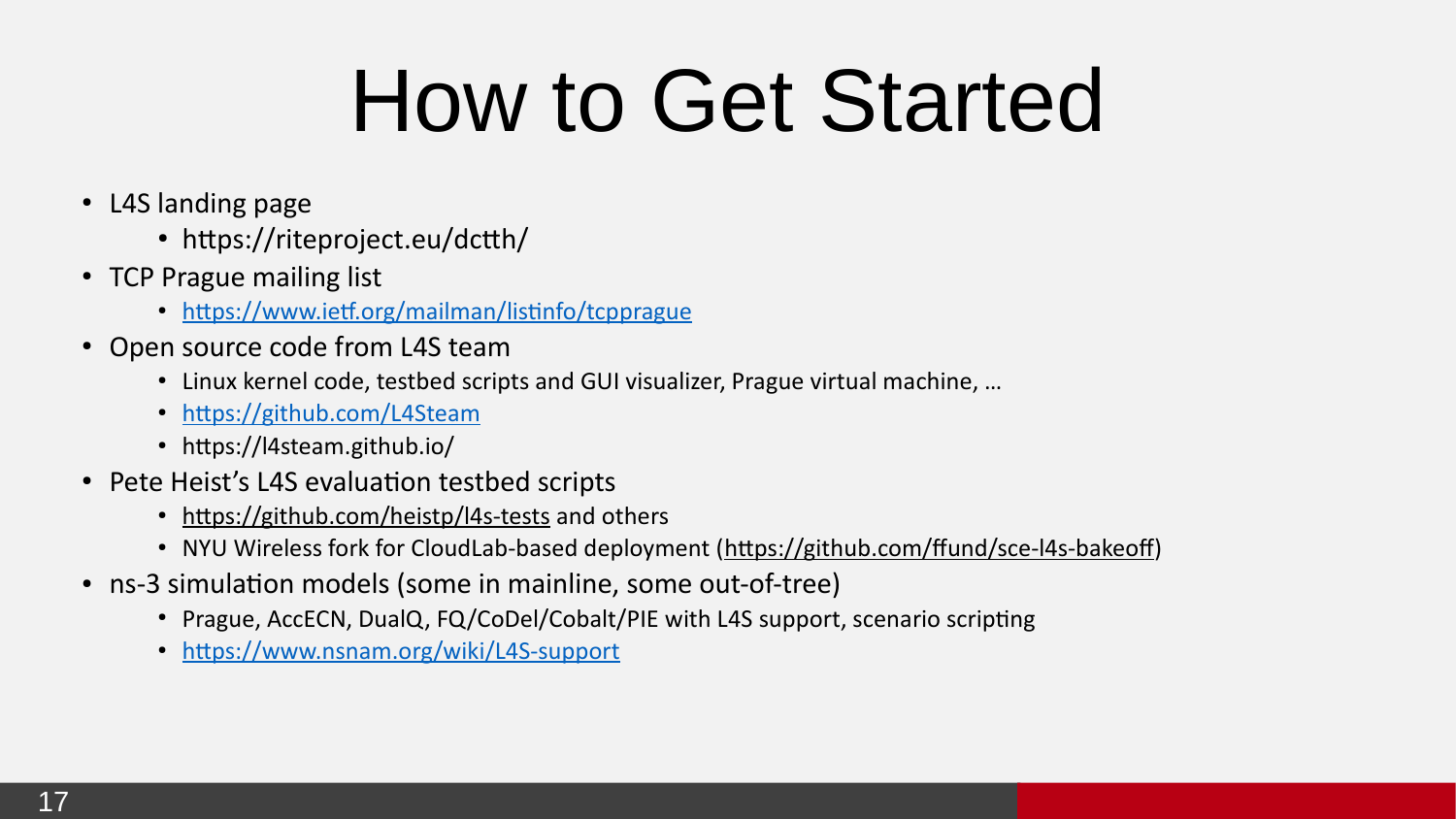### Prague Congestion Control

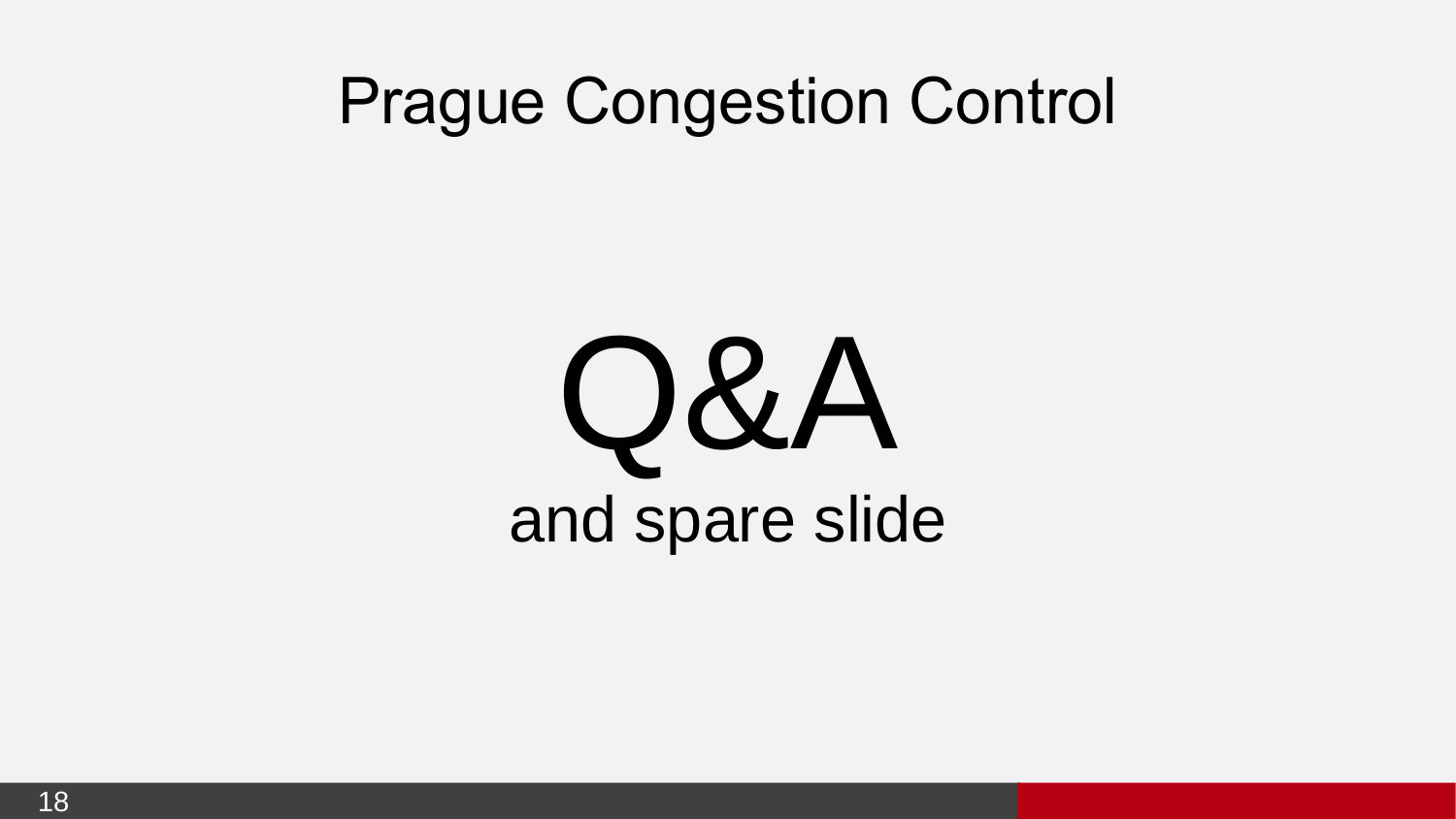### DCTCP AQM: Difference from Classic



- $\cdot$  immediate AQM no smoothing
	- simple ramp or step threshold

if  $(q > Q)$  ECN-mark

- Can configure  $Q$  much lower than optimum in [DCTCP-stability] *Q ≈ 0.17\*RTT*
	- Because utilization is fairly insensitive to non-optimal *Q*

*\_\_\_\_\_\_\_\_\_\_*

<sup>[</sup>DCTCP-stability] Alizadeh, M., Javanmard, A., and B. Prabhakar, "Analysis of DCTCP: Stability, Convergence, and Fairness", ACM SIGMETRICS 2011 , June 2011,